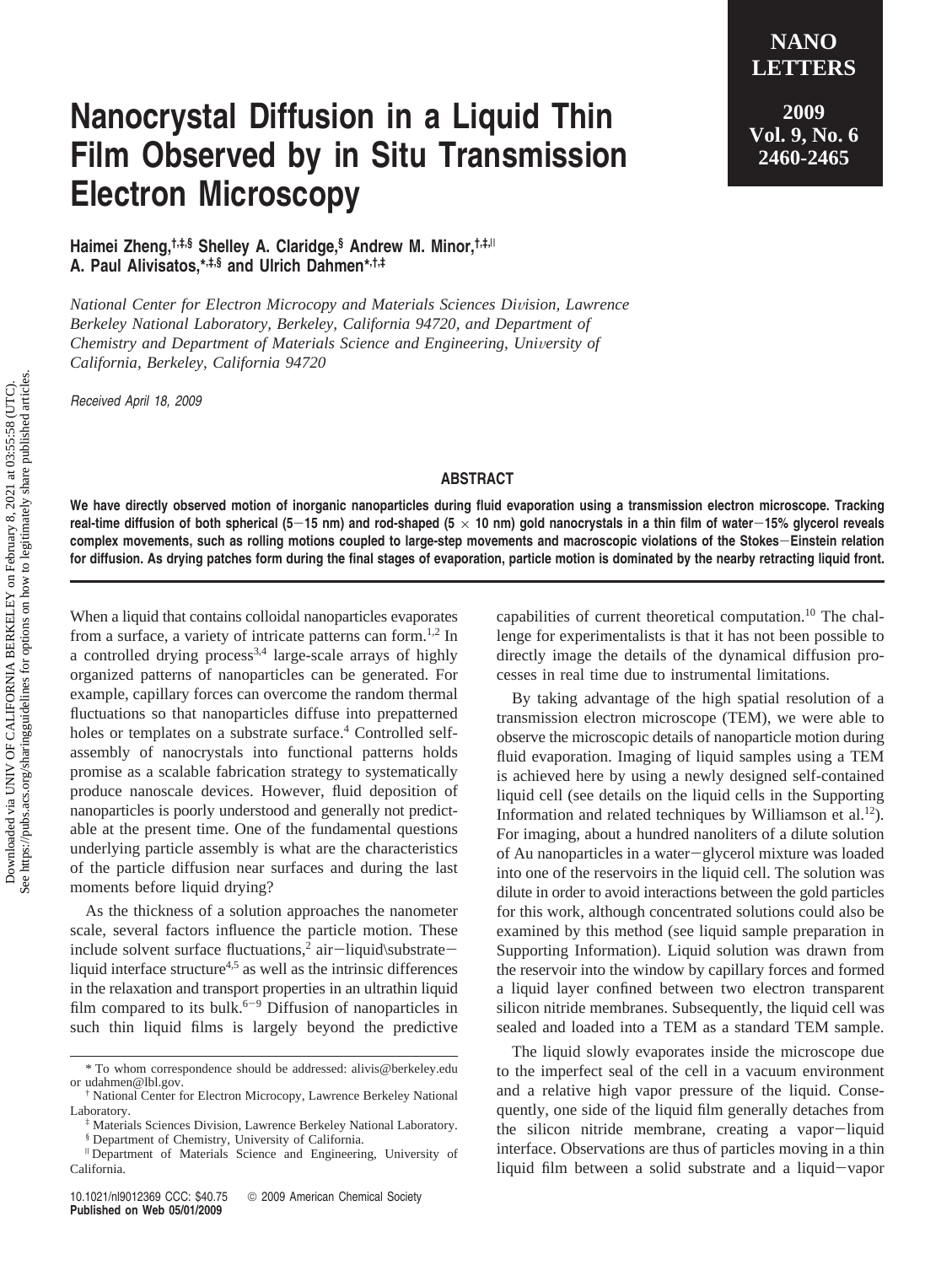

**Figure 1.** Analysis of different sized particle motion. (A) Trajectories of 5, 10, and 15 nm particle motion in the same liquid film recorded over the same time period of 233 s. Initial positions are arbitrary. (B) Displacements during a time interval of 6 s vs time. (C) Mean-square displacement, MSD, vs time. (D) Histograms showing the distributions of different sized particle displacements during a time interval of 6 s. Black curves show Gaussian fits. Additional peaks due to the larger step movements are marked by arrows. (E) Diffusion constants, *D*, due to the small-step movements only (corresponding to the main peak around zero displacement in histograms) vs particle size. Black line shows linear fit.

interface, as it would occur during most drying processes. Due to the slow evaporation rate of the fluid (∼1 nm/min, see Supporting Information), our observations are of the particle motion in a liquid thin film with negligible changes in the film thickness.

We first study the nanoparticle motion before the formation of drying patches and when the liquid thickness is close to but greater than the nanoparticle diameter. Throughout this period, the nanoparticles execute a complex trajectory of motions which show significant effects from the substrate surface. From image analysis, we obtain data sets consisting of a particle's two-dimensional center-of-mass positions *R*(*ti*)  $= [x(t_i), y(t_i)]$  in the lab frame with spatial resolution of 1 nm and temporal resolution of 30 ms. For asymmetric particles we also measure the orientation angles,  $\theta(t_i)$ , relative to the *x*-axis with resolution of 1° (Figure 3C). Microscopic details of the particle movement can be obtained from the individual video frames.

We have considered the effects that the electron beam might have on the particle motion, including local heating, $12,13$ direct momentum transfer from the electron beam,<sup>12</sup> and electron charging.<sup>14</sup> In the water-glycerol mixture under study here, thermal fluctuations in the liquid are large compared to the energy imparted to the particles by the electron beam. Thus, while an energetic electron beam such as that in the TEM can drive nanoparticle motion in some circumstances, such as on a dry substrate, this is not a significant consideration here, as the electron beam effects on particle motion is a few orders of magnitude smaller than the liquid thermal effects. It is also evidenced by the negligible differences in particle trajectories obtained at beam currents that differ by a factor of 5 (see the theoretical calculation and experiments in the Supporting Information).

Due to the complexity of a nonequilibrium liquid under evaporation, it is difficult to estimate the exact liquid conditions (e.g., liquid thickness, etc.), which makes it impractical to compare particle diffusion from different samples. In order to study the variation of particle motion as a function of nanoparticle size, we mixed nanoparticles of different sizes together and collected trajectories from particles of different sizes that were close to each other. Trajectories of two-dimensional particle displacement for three particles sizes, 5, 10, and 15 nm in diameter, in the same liquid film recorded in the same time period before drying patches initiated are shown in Figure 1A (also see movie S1 in Supporting Information). A liquid thickness of roughly 20-30 nm was estimated by assuming a linear evaporation rate.15 The particle trajectories exhibit sparse and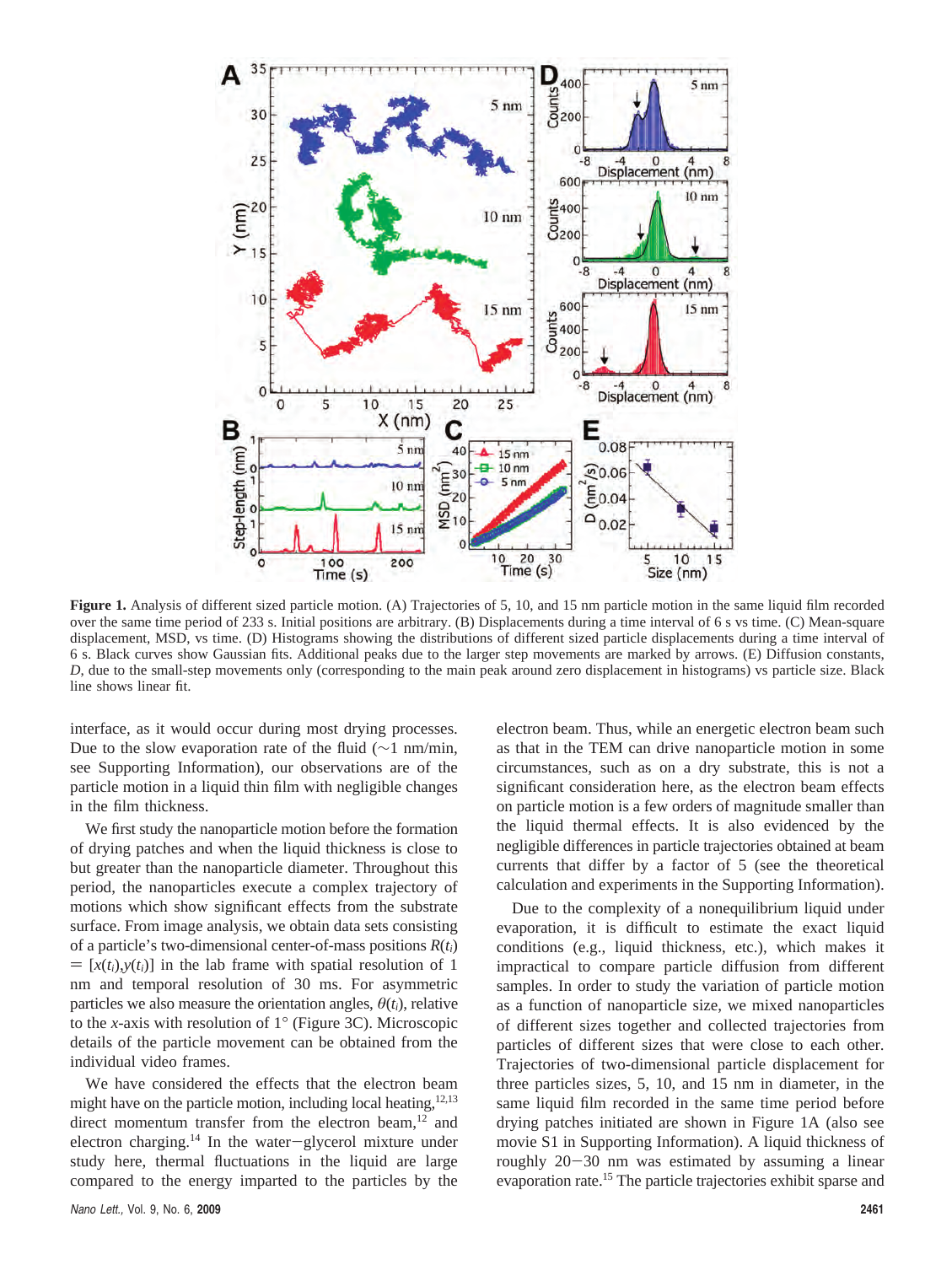

**Figure 2.** Jump motion corresponding to particle orientation changes. (A) An image sequence showing the orientation changes of a 5 nm particle during a jump. The orientation changes indicated by the difference in diffraction intensities within the particle are highlighted using color gradient maps. (B) An image sequence showing the orientation changes of a 15 nm particle during a jump. (C) Jump distances (center-of-mass displacements) of the 5 nm particle in (A) and 15 nm particle in (B) within a time interval of 0.7 s. (D) High-resolution TEM image of a gold particle inside the liquid cell after the diffusion experiment (the liquid has dried out). An enlarged view of the marked section is shown in the upper right. The original video images corresponding to (A) and (B) are provided in panels A and B of Figure S3 in Supporting Information.

larger step movements, which we term "jumps", between swarms of much smaller steps. Larger jump distances were observed for larger particles. In order to quantify this behavior, we analyzed the particle displacement (*λ*) during a time interval (∆*t*) as a function time (*t*), shown in Figure 1B (see detailed analysis in the Supporting Information and reference by Raptis et al.<sup>16</sup>). Particle jumps, corresponding to peaks in the plot in Figure 1B, are followed by an extended series of small-step displacements along the trajectory. There was no obvious correlation between the jumps of different, but nearby particles. Thus, we conclude that these jumps are not the result of large-scale liquid motion (for example, convection or turbulence), which would be similar for nearby particles within the small field of view (about 100 nm<sup>2</sup>). The mean-square displacement, MSD  $(\langle x^2 \rangle)$ , including all multiscale step movements is approximately linear with time (*t*); see Figure 1E. This allows estimation of two-dimensional diffusion coefficients  $D = \langle x^2 \rangle / 4t$ , from which 0.165 nm<sup>2</sup>/s<br>for the 5 nm 0.172 nm<sup>2</sup>/s for the 10 nm and 0.268 nm<sup>2</sup>/s for the 5 nm,  $0.172 \text{ nm}^2/\text{s}$  for the 10 nm, and  $0.268 \text{ nm}^2/\text{s}$ for the 15 nm particle were obtained. It is interesting to note that the larger diffusion coefficients observed for larger



**Figure 3.** Asymmetric particle motion. (A) Selected image sequences showing a 510 nm asymmetric particle (particle 2) undergoing different types of motion: rotation from vertical to in-plane, rolling around its long-axis, and wagging. Particle 1 is a reference particle with no random motion. The direction of the electron beam  $(e^-)$  is indicated by an arrow; a cirle indicates that the beam is normal to the figure. (B) A trajectory of the rod-shaped particle's 5550-step center-of-mass displacements in a liquid thin film. Each step is 1/30 s. Orientations are labeled with a rainbow color scale. (C) Particle motion can be referred to the body frame  $(X_{\parallel}, Y_{\perp})$  or the lab frame  $(x, y, \theta)$ . (D) Meansquare displacement, MSD, vs time showing the asymmetric motion along the axes. (E) Histograms showing the distributions of the particle displacements during a time interval of 6 s along the axes. Black curves show Gaussian fits. Additional peaks due to the larger step movements are marked by arrows.

particles violates the Stokes-Einstein relationship, in which *D* scales inversely with particle diameter.

Detailed characterization of the particle motion reveals the mechanism of this violation. The histograms of particle displacement distribution show multiple peaks corresponding to the different scales of step movements, namely, a main peak around zero displacement due to the small-step movements and subsidiary peaks due to the larger step movements (Figure 1D). The main peaks around zero displacement can be fit by Gaussian distributions. The standard deviation of the distribution represents the average step displacement during the time interval. A diffusion constant due to the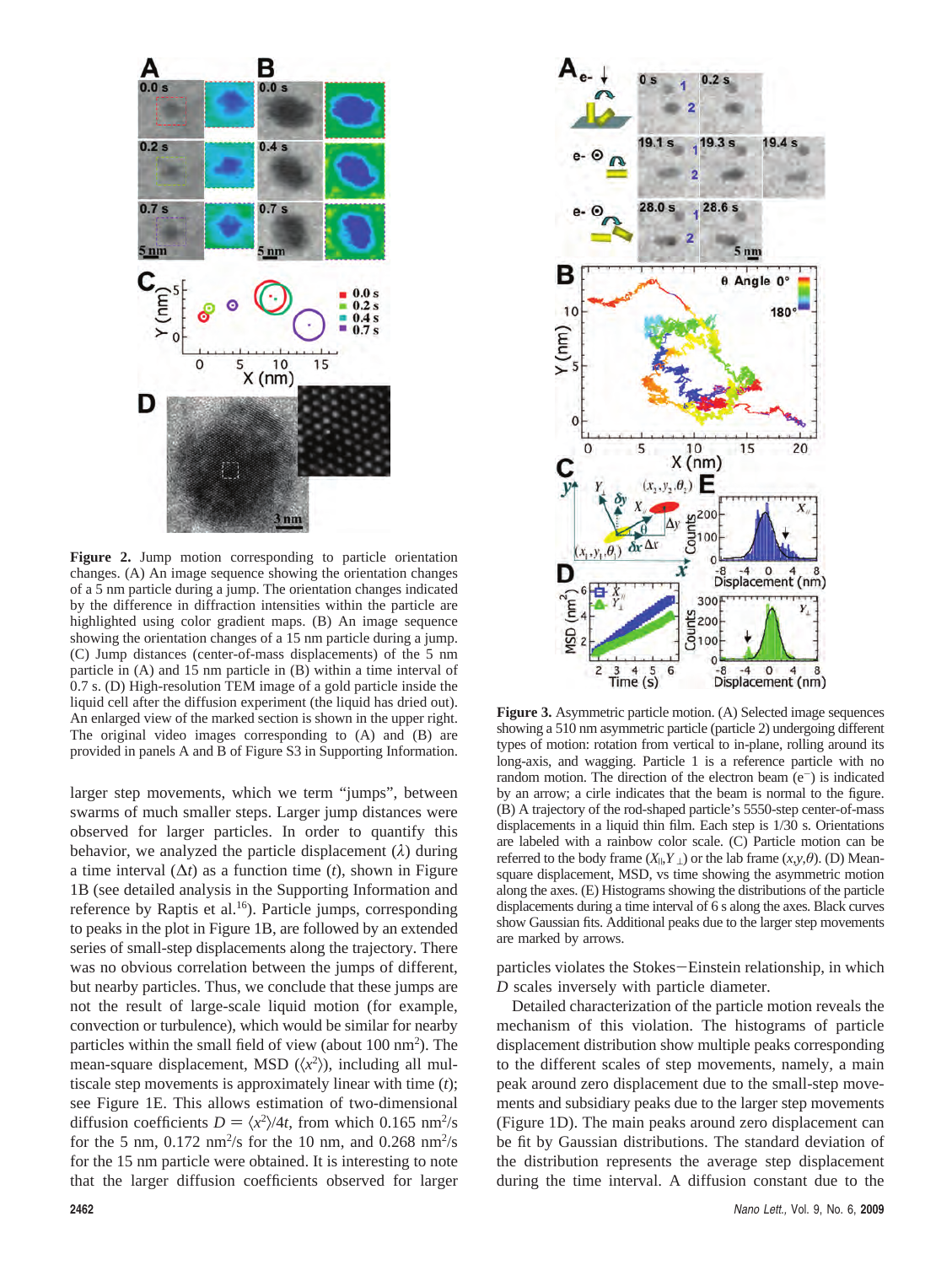

**Figure 4.** A 5 nm particle motion in a liquid thin film until the formation of drying patches. (A) Trajectory of 18150-step movement. Each step is 1/30 s. The initial position is arbitrary. The time variable is labeled with a rainbow color scale. (B) Displacement during a time interval of 2 s vs time. (C) An image sequence corresponding to the positions in the trajectory in (A) showing the particle being dragged by the nearby retracting liquid front at the later stage of solvent evaporation: a, 602.0 s; b, 665.9 s; c, 666.0 s; d, 671.6 s.

small-step movements only can be obtained from the average small-step displacement as a function of time. The diffusion constant due to the small-step movement is roughly inversely proportional to particle size; see Figure 1E. Therefore, the larger step jump diffusion is the main contribution to the violation of the Stokes-Einstein relationship.

Analysis of individual images indicates particle contrast changes during each jump (see parts A and B of Figure 2 as examples). However, the particle contrast mostly remains the same for the small-step movements (Figure S3C in Supporting Information). Since the particles are crystalline (Figure 2D), the contrast changes result from changes in particle orientation and the correspondingly different diffraction intensities.17 It was observed that the particle rotates along the direction of movement (rolling) for the 15 nm particle. The rolling motion suggests a significant effect of the substrate surface on the particle movement.<sup>18,19</sup> Nanoparticles in solution can be weakly bound near the surface due to a potential for attraction between the surface and the particles.<sup>20</sup> Luedtke and Landman<sup>21</sup> predicted this type of anomalous diffusion behavior for nanoparticles near a dry surface about 10 years ago, but it has not been possible to directly observe this previously. In their model, the initiation of rolling is attributed to a thermal fluctuation overcoming the energy barrier of interaction between the substrate and the particle. The differences in our case are that the particles are in a thin film liquid and only limited rolling distances were observed. Statistically, the step lengths consist roughly of two normal distributions (Figure 1D) instead of Lévy flight characteristics (a power law dependence of step length<sup>21-23</sup>). Experimentally, these two modes of particle motion can be classified as the motion in the liquid thin film and the motion confined on the substrate surface. There also might be additional factors (e.g., lateral capillary forces or local convective flow) from the liquid surface affecting the movement of the larger particles more strongly than the smaller particles.24 In a thin liquid film, such effects can drive the larger particles to move faster than the smaller ones. We have found that the jumps of the largest particles are roughly along certain directions (Figure 1A), which suggests that the particles might be moving in the direction of local convective flow or are dragged by a lateral capillary force. Our observation is consistent with earlier studies on the sizedependent separation of colloidal nanoparticles during fluid evaporation.<sup>25,26</sup> However, direct observation of the sizedependent movement of individual nanoparticles during fluid evaporation has not been possible before.

Particle orientation changes correlated to particle jumps in the liquid film are more clearly seen in the motions of an asymmetric particle  $(5 \times 10 \text{ nm})$ . For example, rotation from vertical to in-plane and rolling around its long axis in addition to in-plane rotation and translation were observed; see Figure 3A and movie 2S in Supporting Information. The consecutive center-of-mass translational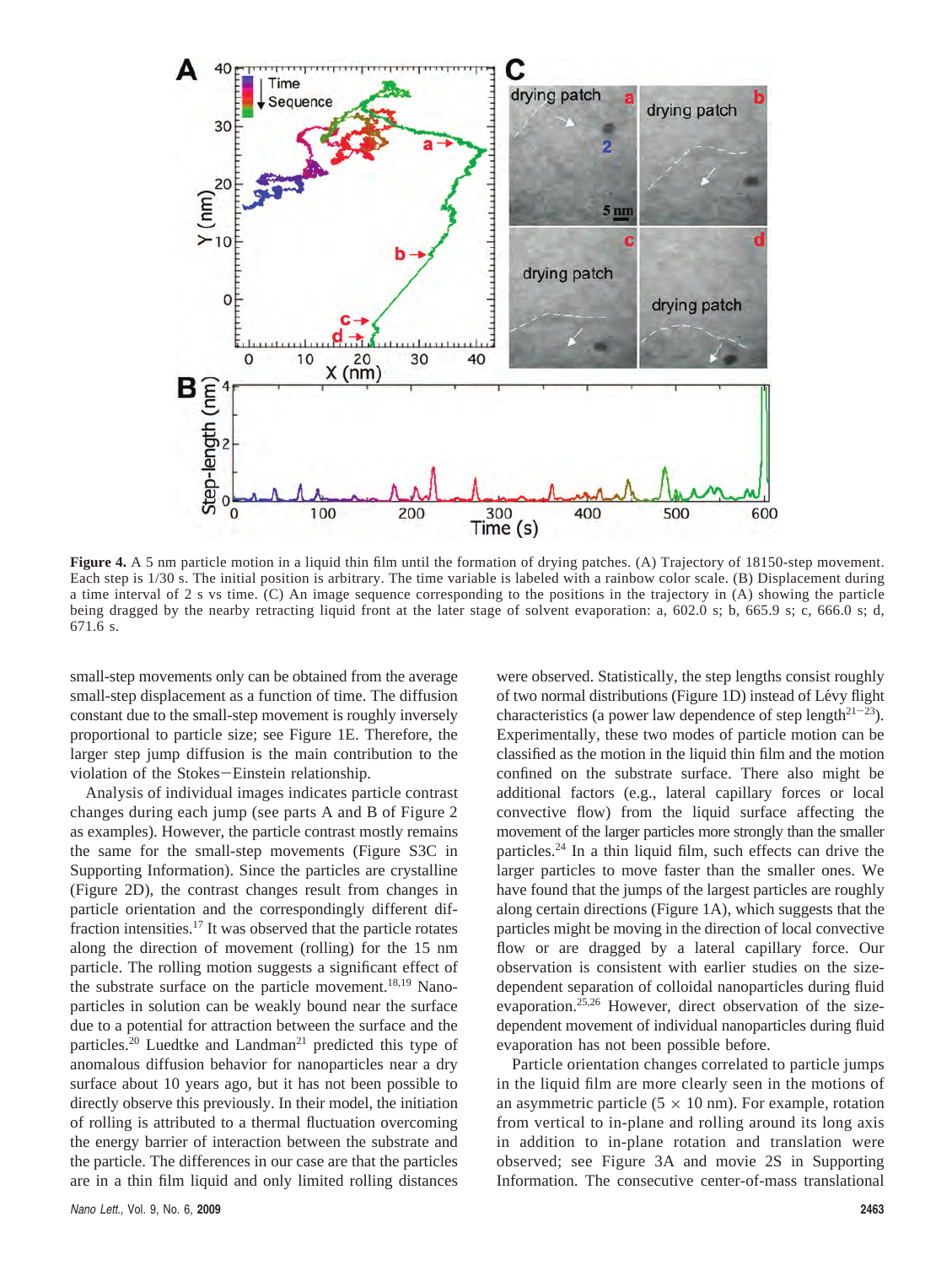motion and orientation are plotted in Figure 3B, in which orientations  $\theta$  relative to the *x*-axis are labeled with a rainbow color scale. A uniaxial anisotropic particle is characterized by parallel and transverse components of hydrodynamic friction coefficients,  $\gamma_{\parallel}$  and  $\gamma_{\perp}$ , respectively, for motion parallel to its long axis  $(X_{\parallel})$  and perpendicular to its long axis  $(Y_{\perp})$ . In general,  $\gamma_{\parallel}$  is smaller than  $\gamma_{\perp}$ ,<sup>27</sup> and consequently a larger diffusion coefficient along *X*<sup>|</sup> axis than along *Y* <sup>⊥</sup> axis is expected if a particle's rotation is prohibited. Such anisotropic motion is also valid for a short time when rotation is allowed.28 We resolved this behavior by decomposing the rod's displacement into components relative to the body frame  $[X_{\parallel}, Y_{\perp}]$  or the lab frame  $[x, y, \theta]$ . As shown in Figure 3C, their relation can be expressed as  $X_{\parallel} = \Delta x \cos \theta + \Delta y$  $\sin \theta$  and  $Y_{\perp} = -\Delta x \sin \theta + \Delta y \cos \theta$ , where  $\Delta x = (x_1$ *x*<sub>2</sub>),  $\Delta y = (y_1 - y_2)$ , and  $\theta = \theta_1$ . We calculated the meansquare displacement (MSD) vs time (*t*) along  $X_{\parallel}$  and  $Y_{\perp}$ axes (Figure 3D) and obtained the anisotropic diffusion coefficients of 0.26 nm<sup>2</sup>/s along the  $X_{\parallel}$  axis and 0.16 nm<sup>2</sup>/s along the  $Y_\perp$  axis (estimated from the slope of the plots). The histograms of the displacement distribution along the two axes show a larger deviation corresponding to a larger diffusion coefficient along the  $X_{\parallel}$  axis (Figure 3E). The detailed evolution of the rod trajectory from short-term anisotropic motion to long-time isotropic motion due to the rod rotation can be further resolved.

When following the behavior of individual particles before and after the initiation of drying patches, we found distinctly different modes of motion. This is apparent from the trajectory of a 5 nm spherical particle motion through a sequence of movements in Figure 4A. The displacement (*λ*) during a time interval (∆*t*) vs time (*t*) was analyzed (Figure 4B) using the same method as in Figure 2B. Similar behavior of the particle jumps followed by small-step movements was observed during the first 400 s of movement. Jumps corresponding to particle rolling are observed.

At the later stages of the particle movement (see Figure 4B), the motion is heavily biased. In addition, large-step displacements (also manifested as jumps in the trajectory, see Figure 4A  $b \rightarrow c$ ) were an order of magnitude larger than the average jump length in a liquid film at the early stage. The corresponding images elucidate that drying patches formed in the liquid film and particles were dragged by the nearby retracting liquid front (Figure 4C). Since the particle contrast does not change during these drying patch induced large jumps, we conclude that the motion proceeded primarily by sliding at this stage. Correlated jumps between nearby particles were observed in some cases, supporting the suggestion of liquid drag.

In the present study we have directly resolved the complex motion of inorganic nanoparticles in a liquid thin film during solvent evaporation. Our observations reveal three distinctly different modes of particle motion: (1) center-of-mass displacement over short length scales, (2) rolling over longer length scales, and, finally, (3) dragging by the fluid front over considerably longer distances. A combination of these three modes of movements determines the ultimate motion of the particle during the drying process. This work has provided a unique view of the motion of individual nanoparticles during solvent evaporation, providing the necessary groundwork for future studies of correlated motion in more concentrated particle solutions and for studies of particle diffusion during selfassembly processes intended to create complex functional nanoparticle arrangements. In addition, gold nanoparticles have been used as labels for electron microscopy of frozen biological samples for decades. The work described here suggests that it may not be long before dynamical motion of biological molecules can be tracked by electron microscopy in physiological environments.

**Acknowledgment.** We gratefully acknowledge J. Ku, Professor P. L. Geissler, and Professor H. Yang for useful discussions and Dr. H. Liu and J. Turner for their help at the beginning of image processing and data analysis. S. Claridge is supported by an NSF-IGERT predoctoral fellowship. This work was performed at the National Center for Electron Microscopy, Lawrence Berkeley National Laboratory, and was supported by the Office of Science, Office of Basic Energy Sciences of the U.S. Department of Energy under Contract No. DE-AC02- 05CH11231.

**Supporting Information Available:** Liquid cell fabrication, experimental details, and discussions on electron beam effects. This material is available free of charge via the Internet at http://pubs.acs.org.

## **References**

- (1) Deegan, R. D.; Bakajin, O.; Dupont, T. F.; Huber, G.; Nagel, S. R.; Witten, T. A. *Nature* **1997**, *389* (6653), 827–829.
- (2) Rabani, E.; Reichman, D. R.; Geissler, P. L.; Brus, L. E. *Nature* **2003**, *426* (6964), 271–274.
- (3) Bigioni, T. P.; Lin, X. M.; Nguyen, T. T.; Corwin, E. I.; Witten, T. A.; Jaeger, H. M. *Nat. Mater.* **2006**, *5* (4), 265–270.
- (4) Cui, Y.; Bjork, M. T.; Liddle, J. A.; Sonnichsen, C.; Boussert, B.; Alivisatos, A. P. *Nano Lett.* **2004**, *4* (6), 1093–1098.
- (5) Lin, X. M.; Jaeger, H. M.; Sorensen, C. M.; Klabunde, K. J. *J. Phys. Chem. B* **2001**, *105* (17), 3353–3357.
- (6) Granick, S. *Science* **1991**, *253* (5026), 1374–1379.
- (7) Heuberger, M.; Zach, M.; Spencer, N. D. *Science* **2001**, *292* (5518), 905–908.
- (8) Kaizuka, Y.; Groves, J. T. *Phys. Re*V*. Lett.* **<sup>2006</sup>**, *<sup>96</sup>* (11), 118101.
- (9) Froltsov, V. A.; Klapp, S. H. L. *J. Chem. Phys.* **2006**, *124* (13), 134701.
- (10) Myers, T. G. *Siam Re*V*.* **<sup>1998</sup>**, *<sup>40</sup>* (3), 441–462.
- (11) Williamson, M. J.; Tromp, R. M.; Vereecken, P. M.; Hull, R.; Ross, F. M. *Nat. Mater.* **2003**, *2* (8), 532–536.
- (12) Howe, J. M.; Yokota, T.; Murayama, M. *J. Electron Microsc.* **2004**, *53* (2), 107–114.
- (13) Yokota, T.; Murayama, M.; Howe, J. M. *Phys. Re*V*. Lett.* **<sup>2003</sup>**, *<sup>91</sup>* (26), 265504.
- (14) Egerton, R. F.; Li, P.; Malac, M. *Micron* **2004**, *35* (6), 399–409.
- (15) Chen, C. T.; Tseng, F. G.; Chieng, C. C. *Sens. Actuators, A* **2006**, *130*, 12–19.
- (16) Raptis, T. E.; Raptis, V. E.; Samios, J. *J. Phys. Chem. B* **2007**, *111* (49), 13683–13693.
- (17) Fultz, B.; Howe, J. M. *Transmission Electron Microscopy and Diffractometry of Materials*; Springer: Berlin, 2002.
- (18) Bardotti, L.; Jensen, P.; Hoareau, A.; Treilleux, M.; Cabaud, B.; Perez, A.; Aires, F. C. S. *Surf. Sci.* **1996**, *367* (3), 276–292.
- (19) Naumovets, A. G.; Zhang, Z. Y. *Surf. Sci.* **<sup>2002</sup>**, *<sup>500</sup>* (1-3), 414– 436.
- (20) Sonnichsen, C.; Alivisatos, A. P. *Nano Lett.* **2005**, *5* (2), 301–304.
- (21) Luedtke, W. D.; Landman, U. *Phys. Re*V*. Lett.* **<sup>1999</sup>**, *<sup>82</sup>* (19), 3835– 3838.
- (22) Shlesinger, M. F.; Zaslavsky, G. M.; Klafter, J. *Nature* **1993**, *363* (6424), 31–37.